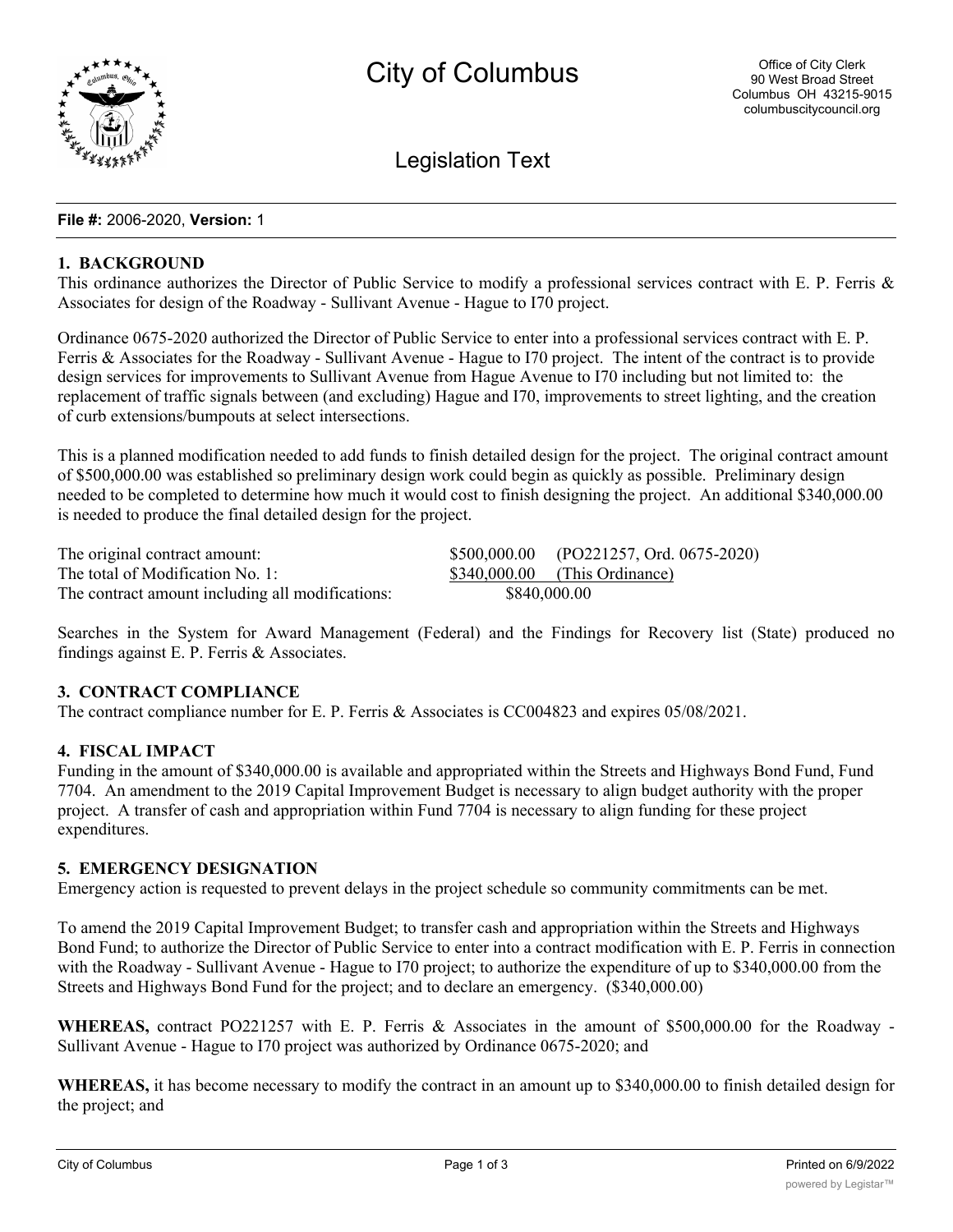**WHEREAS,** funding must be available to pay for the contract modification; and

**WHEREAS,** it is necessary to amend the 2019 Capital Improvement Budget to provide budget authority for the proper project; and

**WHEREAS**, a transfer of cash and appropriation within the Streets and Highways Bond Fund is needed to provide funding for project expenditures; and

**WHEREAS,** it is necessary to expend funds to pay for work related to the contract modification; and

**WHEREAS,** an emergency exists in the usual daily operation of the Department of Public Service in that it is immediately necessary to authorize the Director to enter into a contract modification with E. P. Ferris & Associates to prevent delays in the project schedule so community commitments can be met, thereby preserving the public health, peace, safety, and welfare; **now, therefore**

## **BE IT ORDAINED BY THE COUNCIL OF THE CITY OF COLUMBUS:**

**SECTION 1.** That the 2019 Capital Improvement Budget authorized by Ordinance 1326-2019 be amended to establish sufficient budget authority for this project:

#### **Fund / Project / Project Name / C.I.B. / Change / C.I.B. as Amended**

7704 / P590105-100089 / Pedestrian Safety Improvements - Sidewalk NOV (Voted Carryover) / \$356,823.00 / (\$340,000.00) / \$16,823.00

7704 / P531034-100000 / Roadway - Sullivant Ave - Hague to I70 (Voted Carryover) / \$0.00 / \$340,000.00 / \$340,000.00

**SECTION 2.** That the transfer of \$340,000.00, or so much thereof as may be needed, is hereby authorized within Fund 7704 (Streets and Highways Bond Fund), from Dept-Div 5912 (Design and Construction) Project P590105-100089 (Pedestrian Safety Improvements - Sidewalk NOV), Object Class 06 (Capital Outlay) to Dept-Div 5912 (Design and Construction), Project P531034-100000 (Roadway - Sullivant Ave - Hague to I70), Object Class 06 (Capital Outlay) per the accounting codes in the attachment to this ordinance.

**SECTION 3.** That, the Director of Public Service be, and hereby is, authorized to enter into a contract modification with E. P. Ferris & Associates, 880 King Avenue, Columbus, Ohio, 43212, for the Roadway - Sullivant Avenue - Hague to I70 project in the amount of \$340,000.00, or so much thereof as may be needed.

**SECTION 4.** That the expenditure of \$340,000.00, or so much thereof as may be needed, is hereby authorized in Fund 7704 (Streets and Highways Bond Fund), Dept-Div 5912 (Design and Construction), Project P531034-100000 (Roadway - Sullivant Avenue - Hague to I70), in Object Class 06 (Capital Outlay) per the accounting codes in the attachment to this ordinance.

**SECTION 5.** Funds are hereby deemed appropriated and expenditures and transfers authorized to carry out the purposes of this ordinance and the City Auditor shall establish such accounting codes as necessary.

**SECTION 6.** That the City Auditor is authorized to make any accounting changes to revise the funding source for all contracts or contract modifications associated with this ordinance.

**SECTION** 7. That the City Auditor is hereby authorized to transfer the unencumbered balance in a project account to the unallocated balance account within the same fund upon receipt of certification by the Director of the Department administering said project that the project has been completed and the monies are no longer required for said project.

**SECTION 8.** That for the reasons stated in the preamble hereto, which is hereby made a part hereof, this ordinance is